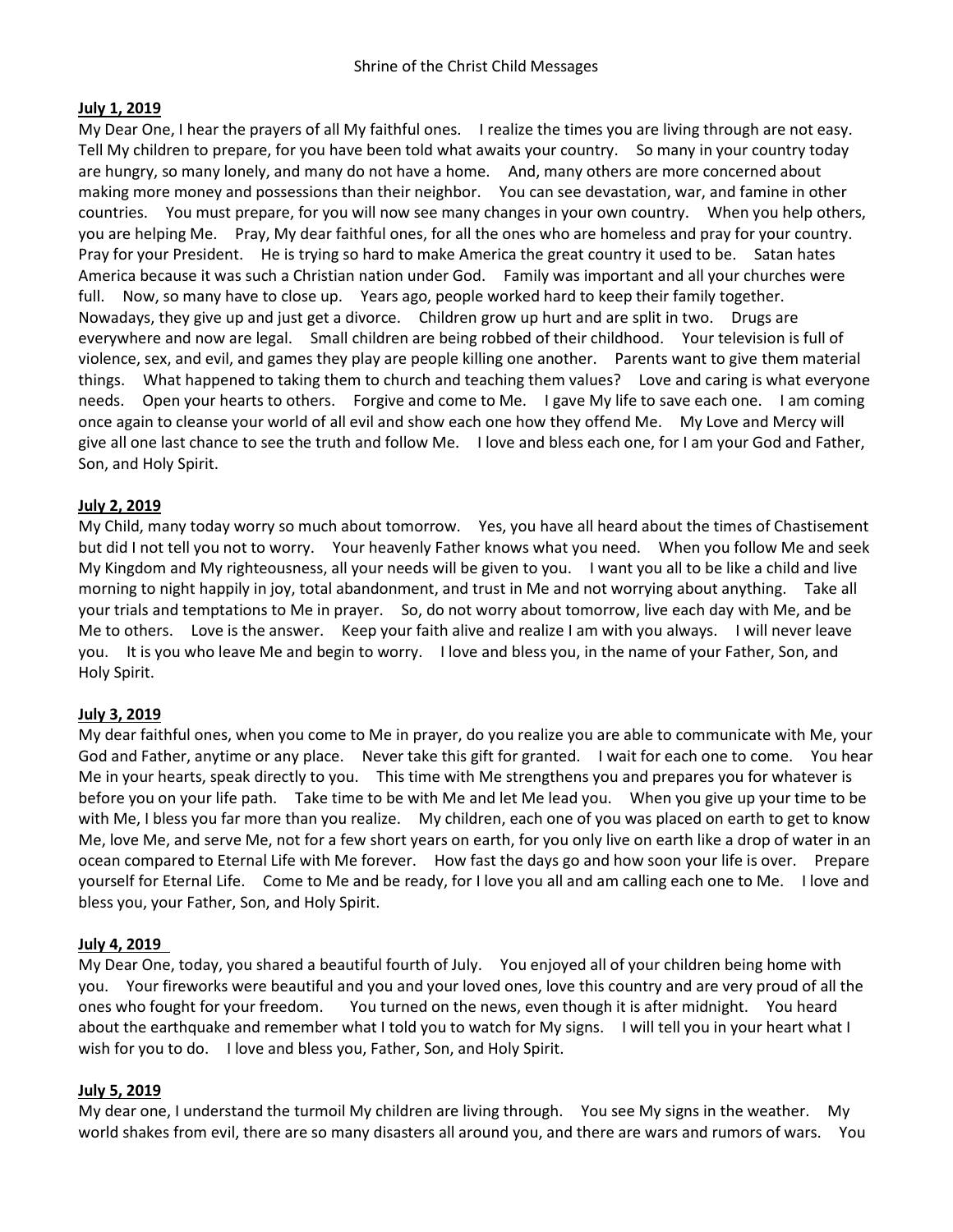realize you are living in the last days. Iran, China, Russia, and North Korea and Turkey are all joining together. They want to start a nuclear war. But, do not fear, Heaven and My Angels will protect My Faithful ones. When you hear of all those things, know My Coming is near. I promised to save My believers who love and trust in Me. Pray and prepare to be with Me soon, as your Jesus of Love and Mercy. I love you and am always with each one. I bless you, Father, Son, and Holy Spirit.

### **July 6, 2019**

My Dear One, today was very special. First, you were able to celebrate your baby boy's birthday. He was thirty-six. Where have all the years gone? He has grown into a good man and loves his family very much. Then, you were with your prayer unity. How close you all are. It gave you all joy to celebrate with your friends. Your hearts were full of love for one another and all of you are still married and love the partner I gave you to share your life with. Continue to be together, for you will need one another now. The times are here, My child, all is now, not years from now. Pray and trust in Me. Listen, as I will guide you each day to do My Holy Will. Trust in Me is very important. Live in My Presence, always knowing I am with you. I love and bless you, Father, Son, and Holy Spirit.

## **July 7, 2019**

My Little Ones, I ask that you all let the love I have for you fill your hearts, souls, and spirits. All darkness will be wiped away from your soul and all bitterness will be gone. For I, your Jesus, will come again. I suffered and died on My Cross and rose from My Death for each of you. I have conquered sin and death, so you will have hope of Eternal Life. Have confidence in Me. All the darkness and evil you see around you, will be gone forever, for I will cleanse your world of all evil. I shall come and call each one back to Me. My love and mercy shall flood the world. Remember, I hold you in the palm of My hand and do not fear. Be at peace. I am beside My faithful remnant. I love and bless you, Father, Son, and Holy Spirit.

### **July 8, 2019**

My dear children, today, I come asking My faithful ones to live the messages I have given you for these times. I am a loving Mother who cries tears over the evil world My children live in. God, your Father, has given you a great gift to warn you of the evil and how satan wants to destroy God's children and lead them into sin and away from Him. The most important thing in life is the salvation of your soul. There is so much sickness and suffering now, but you must pray that you can accept this like Jesus did. Your life on earth is very short in comparison to the Eternal Life that God wants to lead you to. My dear ones, God loves you so much, He will send His Son again as your Jesus of Love and Mercy. Pray, make yourself ready, love your God and Father, and love others as He loves you. I see the cross that each one carries. Let My Son help you. Carry it with love as He did, knowing all crosses will be put down soon, forever, and the gift of love, peace, and joy shall be yours forever. When I see My faithful ones wearing My Son's Cross, it gives me such joy and when I see My children wearing My Miraculous Medal, My Gift of grace from Heaven pours out to you. Satan hates My Brown Scapular because it is My Garment. It means you are thinking of Me, and in turn, I am thinking of you and helping you to secure Eternal Life. You recourse to Me and I protect you from evil. When you pray your holy Rosary, I pray with you. I gave you fifteen promises if you recite your Rosary with love. Pick up your Pieta book and re-read all you receive and you will want to pray even more. My dear children, as your Mother, I want to love, protect, and guide you, keep you from evil, and welcome you with love to the New Heaven and Earth My Son has waiting for you. I love and bless you and wrap you with My Mantle around you, for you are My children. My Son has marked you with His Holy Cross, in the name of your Father, Son, and Holy Spirit.

### **July 9, 2019**

My dear children, look within yourselves and look at your faith. Do you really believe in God, your Father? Do you believe in your Holy Catholic Faith? Do you believe I am really present in My Holy Eucharist? Do you come to church to receive Me because you believe I am there and you really are receiving My real Body and Blood? Then, you must trust Me as you never trusted Me before. Darkness and sin sweeps your earth now. Believe in Me and I will guide you through this time of evil. Stay on the path you are walking with Me and you will enter the Kingdom of God. There are so many of My children lost in sin. I need My faithful Remnant to show their love and faith to others. Your prayers are your communication with Me. Talk to Me as your best friend, for I am! Believe that you can help and save others. Through your faith, have love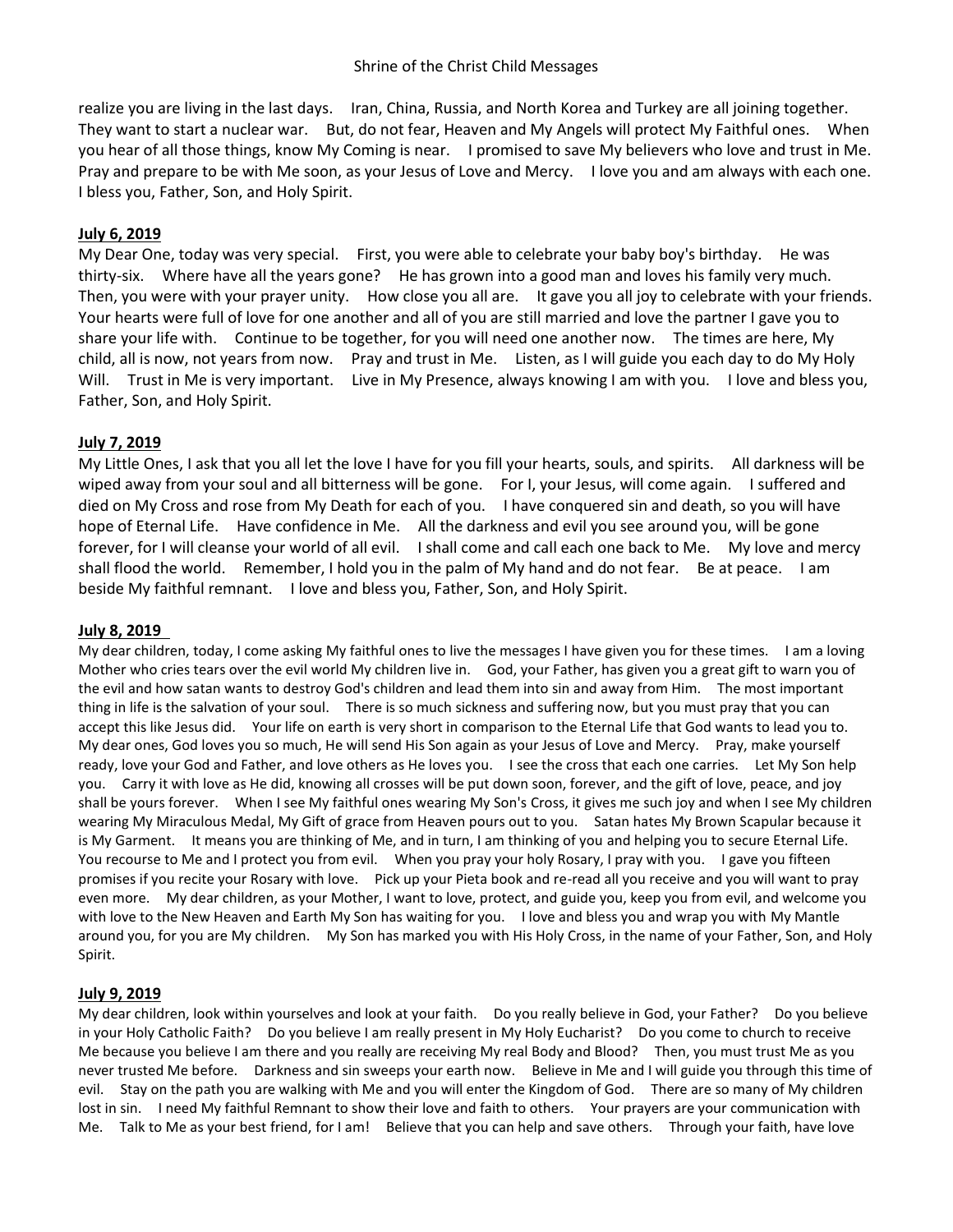and compassion for others. Never judge anyone, for so many of My children do not have the gift of true faith like My faithful ones, whom I have blessed with the gift of their Holy Catholic faith and the Sacraments. Pray and ask for the gifts of My Holy Spirit and you shall overcome all evil, for you know in your hearts what is the right path to follow, the path of truth. I love and bless you, for I am your Father, Son, and Holy Spirit.

#### **July 10, 2019**

My dear devoted ones, I come today with My Holy Mother and many Saints. I come to ask you to now give up the world and everything in it. You are here together praying. I hear your prayers and I know who you are praying for and you each are praying for others. My faithful ones, do you realize you are walking a path and following Me? Do you realize My Saints were children on earth, just as you are now? Do you know how Saints are formed by one important ingredient, this is true love, love for God and love for others? You all have sinned but when you see how you have failed and try to overcome your faults, I am here to help you. I have formed you in a unity of souls to pray together. You have all come to be part of one another. When one is suffering, you are all suffering. I have seen how much you care for one another and for all those I have placed in your life. When your heart is full of love and you put others before yourself, you are becoming one of My Saints. I want you all now to have complete trust and confidence in Me, that I will bring you through these evil times and you will all be reunited with your loved ones forever. Give all your problems and trials to Me. Pray for the ones that now carry the cross of illness and believe all shall be healed, for I am coming to cleanse your world of all illness, evil, sorrows, and death forever. Have faith and continue on the path of becoming one of My Saints. I love and bless you and watch over you, for I am your Father, Son, and Holy Spirit.

### **July 11, 2019**

My little one, in the coming days, you shall see many more storms and earthquakes. Pray for all My children that will be affected by this. Your world is in great turmoil and faith and prayer is the only answer. I must purify the world of all sin and corruption. My only desire was for My children to love Me and obey My Commandments, but most have forgotten Me and offend Me with countless sins and make up their own laws to live by. My love for My children is too great so I shall give all one last chance with Divine Mercy. I gave you life. I created each one in My image. I love each one so much. I wish to give each one Eternal Life to share with Me forever. I am calling all My children to come to Me now. I come to My children through My Holy Spirit. Believe I am coming. Give up sin. Come to Me. Receive Me in My Holy Eucharist. Prepare your soul, for there is little time left. I love and bless you for I am your Father, Son, and Holy Spirit.

#### **July 12, 2019**

My dear children, please listen, for I am crying tears like a river flowing from My eyes. So many do not believe in My Son. There are so many lost souls in your world. Soon, it will be days of mourning, for the Chastisement will be great. So many do not understand what true love is. My Son gave up His life for each one. He suffered and died on His Cross out of true love so your sins could be forgiven, and with love for one another and your God, you could one day enter into His Kingdom. Come back, My children, to your faith, live what you believe, have true love for your God and all your brothers and sisters. Satan laughs, as My Son's Holy Church is divided. His time is short and he wishes to reign over every soul. He wants My Holy Ones to be persecuted. Call upon your angels for they shall do battle for you. Come to the refuge of My Immaculate Heart and My Son's Sacred Heart. Pray, pray, pray and love with all your heart. We will always be with you and guide you through these dark times. Pray for My Son's Divine Mercy to come and His love to touch each one. All My children will know true peace and love and be able to turn their backs against sin and evil and come back to their God and Father and enter His Kingdom. I love and bless you and fill you with graces, for you are My children and I am your Mother.

#### **July 13, 2019**

My dear ones, another hurricane strikes, floods are everywhere, one storm after another, you hear of more earthquakes, and there was another deadly terror attack in Somalia. So many of My children are suffering. If you turn on the news, you just hear of more and more evil everywhere. The only time you have peace is when you are praying. My faithful ones, let prayer be your life. Dedicate your time to Me. Let My Holy Spirit lead you. Gather together to pray. Speak to God. Each prayer from your heart leads you to the Holy Spirit.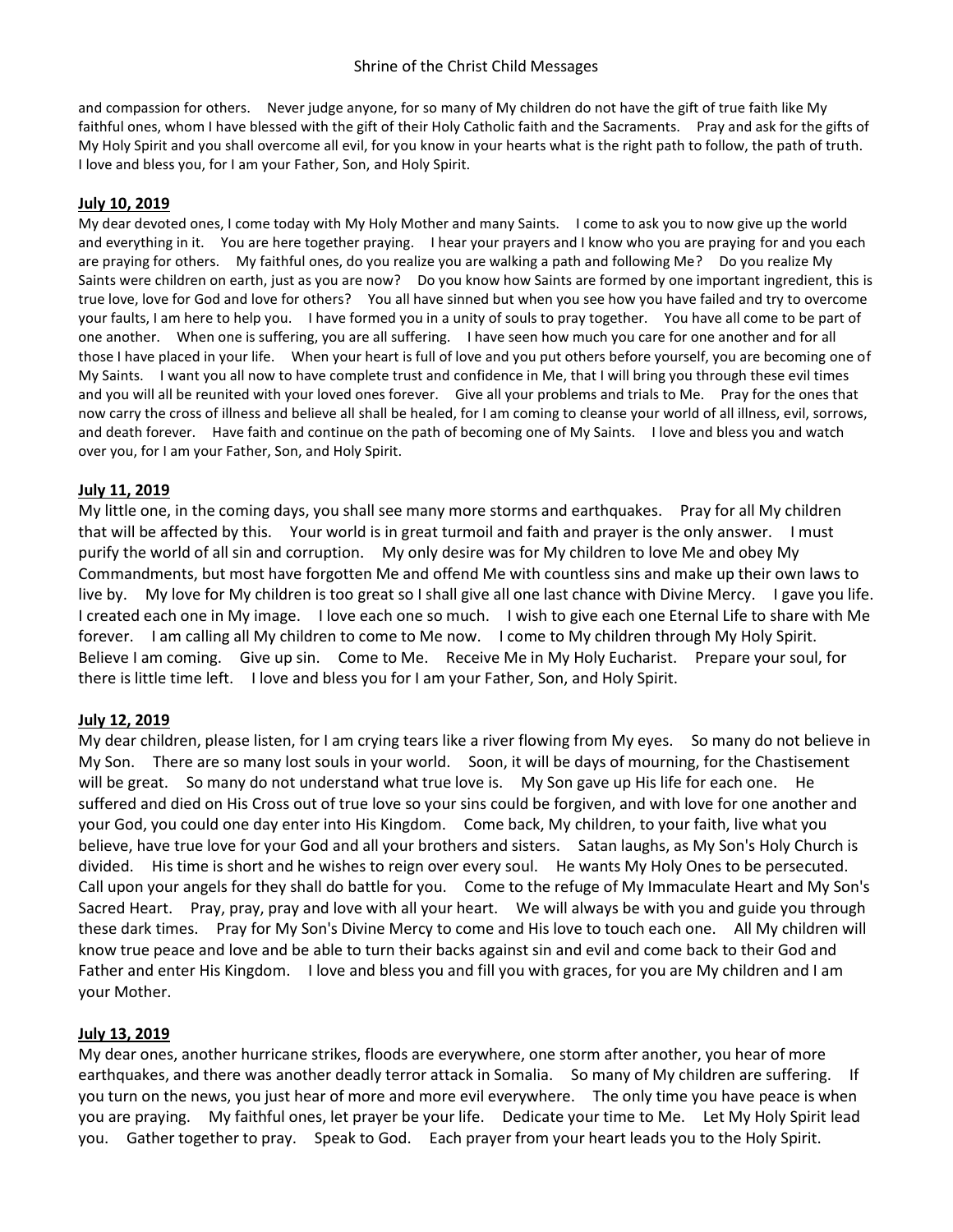Prayer will lift the worry from your heart. Do not think of the evil around you or wars. Your task is to accept My peace, live it, and spread it to others. Believe in God's love, decide completely for God, and surrender yourselves to Him. Let the Holy Spirit guide your life, for the most important thing in life, is the salvation of your souls. Live your Holy Catholic Faith, love one another, forgive all who have hurt you, and put others before yourselves. And, believe I am coming once again and this time, as your Jesus of Love and Mercy, for I love and bless you, your Father, Son, and Holy Spirit.

## **July 15, 2019**

My dear child, I realize many of My devoted ones are waiting for My Warning and the Miracle at Garabandal to take place. My little one, when you met Conchita for the first time many years ago, she told you she was told the date of the Miracle by our Blessed Mother and could only tell a priest eight days before. When you met, she told you that you were both about the same age, but you would not be young any more when this would occur. Time has passed very quickly. Pray that My Warning will change the world. My Holy Mother told Conchita that I would perform a great miracle for the world, so people would amend their lives. And, before the great Miracle, that I would send a purification and loving Warning to prepare the world. No matter where anyone will be, they will find themselves all alone before their God. Everyone will experience this at the same time. My child, pray for this to come, for the world and My children need the Warning. If all My children come to Me with love, the world will change and the Chastisement will be up to My children, for after My Warning, they will choose between good or evil. For the ones that decide for evil, My Hand must fall, for I will cleanse all evil out of the world so My children will have a New Heaven and Earth, where only love, peace, and joy will exist. I love and bless you, for I am your Father, Son, and Holy Spirit.

## **July 16, 2019**

My dear ones, so many are growing tired, but did I not say, "Come to Me, all you who labor and find your rest in Me"? You must come to Me, for I love each one with an everlasting love. I have given all of Myself to save each one. I ask you all now to give all of yourself to Me. Chaos is everywhere, but I want My faithful ones to have peace and believe I will bring you through the darkness of your sinful world. My light will shine once more in the hearts of My devoted ones. When your world realizes what it has done with believing in abortion and sinful lifestyles, it will be sorry and brought down. Pray much, My children, for your brothers and sisters who believe in satan's lies and believe sin is all right. Pray hard for those who reject Me, for little time is left. Become a light in the darkness. Help your brothers and sisters who are in need. Love is the weapon to use. Love others and see Me in all you meet. Pray and keep your faith, for My children will see your example and others will come to know Me. The darkness that surrounds your world must be washed away, for I am coming to destroy all evil. Believe in Me, follow Me, have My peace and joy, and look forward to the New Heaven and Earth I have waiting for you. I love and bless you. Come follow Me out of sin and darkness. I mark you with My Cross, in the name of your Father, Son, and Holy Spirit.

### **July 18, 2019**

My dear one, today you came to an army base. You saw many soldiers and they all looked so very young to you. Pray for them, My little one, for they have much to face in the days ahead. Time for prayer and being with Me is a priority. With the Chastisement coming, all My children must have total trust in Me and take all of the Blessed Mother's messages very seriously. She came for years to warn her children. Remember your weapon against evil is your faith and Holy Rosary. I love and bless you, Father, Son, and Holy Spirit.

### **July 19, 2019**

My dear one, what joy you had when you had five little ones with you. You looked into their eyes and saw total trust and love. This is how I want each one of My children to do. I am coming and I will look into the eyes of all of God's children. How I long for each one to come to Me and be truly sorry for their sins and realize true love is what I wish to bless each one with. Little one, a time shall come when sin and evil, death and war, will all be cleansed away. Continue to love and pray and realize when I call a child home, they are on earth one second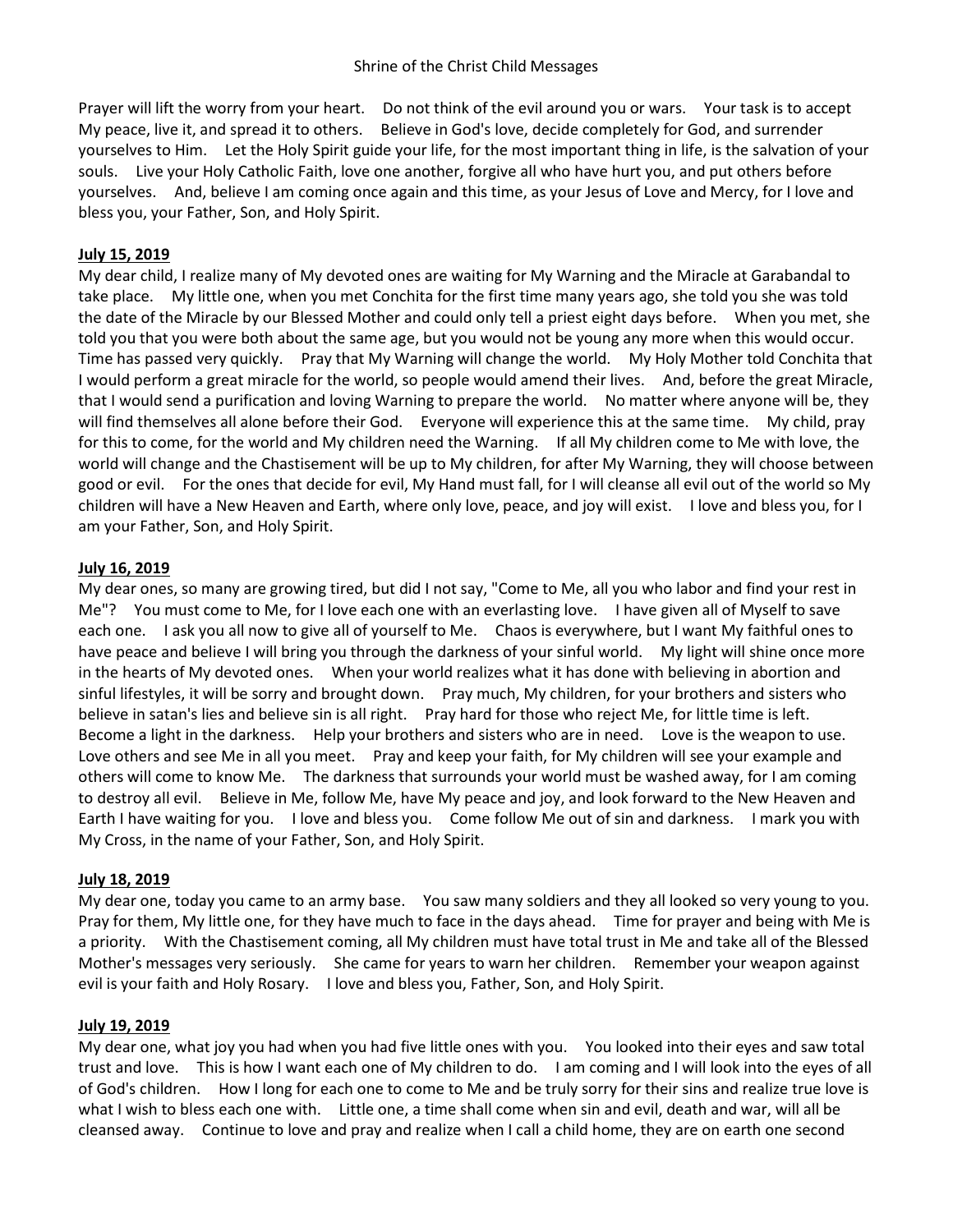and with Me the next. Each one has a choice between evil and Eternal Life. Soon, all will witness this and the ones that come to Me with a heart full of love, will be cleansed of all evil and see how much I love them and what I have waiting for each one. Continue to pray and love and know I hear each and every prayer. I know each one and what they are living through. I shall never leave not even one, for I love you all, My children, for I am your Father, Son, and Holy Spirit.

# **July 20, 2019**

My little one, today you celebrate the birthday of your son and your great grandson. Little one, I understand your heart is so full of love for all your children, grandchildren, and great grandchildren, each and every one in your life. I also know your heart is broken over the loss of your daughter and now your daughter-in-law is so ill, it overwhelms you. My child, all of this will pass soon. Prepare for the outpouring of My Spirit upon the earth. Believe, I guide you now in preparation with My love. It will be a time of great joy for all My children who love and follow Me. You all know Me and I need My faithful ones to help the ones that will be in total confusion and wonder why they lived their life without Me. Prepare, for you are fast running out of time. Read the signs I am sending and believe I am coming soon. I love and bless you now and forever, your Father, Son, and Holy Spirit.

# **July 21, 2019**

Little one, tell all My children how important to Me each soul is. Each and every one is part of My heavenly plan. There is so much joy in Heaven; there is no sorrow or distress. I want My children to prepare and understand the times in which you live. You were put on earth at this time to serve Me. It is up to My faithful ones to influence others by your faith and peace. I want all My children to come to Me. I prepare to come and you will assist Me in ushering in My Kingdom. By your love, faith, peace, and kindness, others will see and desire what you have. You are responding to My grace. I am calling and you are answering. I will send many of My lost children in your path, for My faithful ones are walking a path to holiness. Remember I am always with you, working with you and through you. I love and bless you, Father, Son, and Holy Spirit.

# **July 22, 2019**

My dear little child, tell My children to realize each one has My Presence within them. Take time and be still and feel the Presence of My love. Talk with Me, tell Me everything. Let My love fill you. When you spend time with Me, you will experience things the world cannot offer you. You know how you feel when someone you love gives you love in return. That love is like a drop of water in all the oceans of the world compared to My love for you. I cannot wait to bring My Kingdom to all My children who love Me. Live for Eternal Life with Me forever. Prepare, for time is so short, for I am coming. I love and bless you, Father, Son, and Holy Spirit.

# **July 23, 2019**

My dear ones, you all know My Son suffered and died so your sins could be forgiven, so that by His Death and Resurrection, you may have Eternal Life. My little ones, give your past to Jesus and commit your future to Jesus. By doing this, your sins are forgiven and you will walk in grace and be reconciled with your God. God, your Father, is Almighty and all loving and God, your Father, has the power, love, and forgiveness to pardon all sinners. As a loving Mother to all God's children, I want all of you to come to Eternal Life and be forgiven of all sins. I love each one and call you to receive your Sacraments. Cleanse your soul. Love others and forgive, as your Savior does, for if you forgive the faults of others, your Heavenly Father will also forgive you. Go to Confession at least once a month and you shall receive sacramental graces from the Holy Spirit. Keep yourselves ready to stand before your Savior and see yourselves as He does. I call each one to be ready, for I am your Mother and I bless you in the name of your Father, Son, and Holy Spirit.

# **July 24, 2019**

My dear one, tell all My children that soon the love in My Heart will pour out upon your earth. I can no longer contain the love I have for all of God's children. Many live in distress. Open your eyes and see the homeless, the drugs, the evil that is trying to take over your world. When a mother can kill a child of Mine in her womb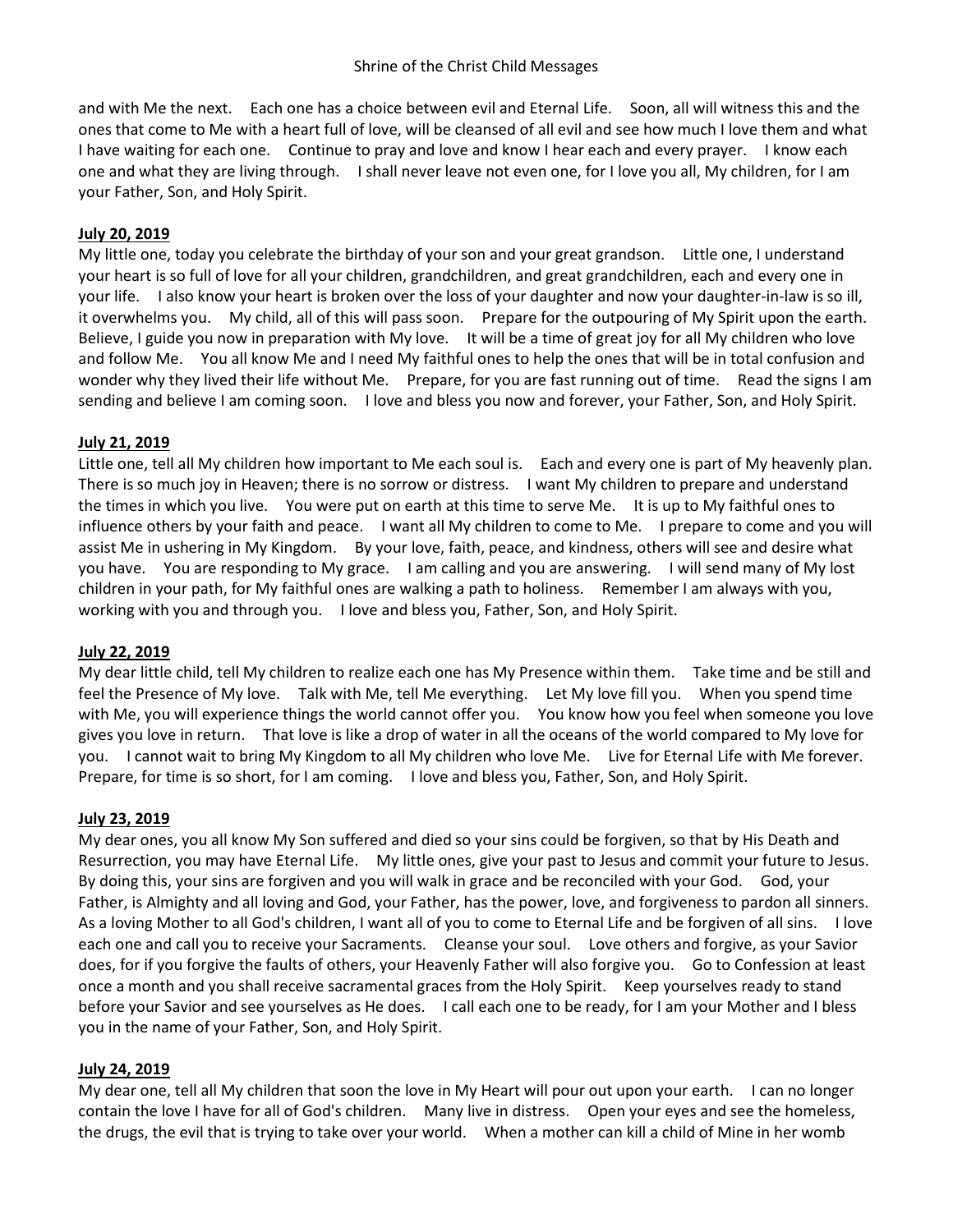and think that is just fine and the world accepts homosexuality as normal, how can God, your Father, keep creating His beautiful gift of sending a child into such evil. There is so much evil everywhere. I must come and cleanse the whole world and bring My Kingdom to the ones who believe in the truth and not satan's lies. Continue to pray, My faithful ones, for you are the ones who will help My Holy Mother crush satan, for a Mother's love for her children is the strongest love on earth and your Holy Mother loves all of God's children. I love and bless you, Father, Son, and Holy Spirit.

## **July 25, 2019**

My dear little one, you know you are now living in the last days. You see the signs and realize how short time is and how fast it is passing. I know how hard it is to see the ones you love suffer so much. But, you must believe in My Coming once again and this time, as your Jesus of Love and Mercy. Do not fear, My little one, for you are living in the times that have been told about in Holy Scripture. So, do not worry, be happy, and know that all this suffering shall pass. Everything will happen in the blink of an eye. Death and illness, evil and sin will all be washed away forever. Continue to love and believe in My Truth. I bless you, in the name of your Father, Son, and Holy Spirit.

## **July 26, 2019**

My child, tell all My children to use the time they have and not to waste time, for it is very short. Instead of watching the news, pray and help change all the evil going on around you. Your country is being torn apart over politics. Your government should be working together instead of fighting over everything. Power can go to people's heads, and they forget what is right and do not care, as long as they have more power. I have been sending many signs and most do not pay any attention. Just look at the storms, heat, floods, earthquakes, tornadoes, and fires. Things keep happening. Can My children not see what is going on? Open your eyes. My Hand must fall on your evil world. I am coming. It will be My Way and Truth or No Way. Use your time to come closer to Me. Let Me lead you and guide you on the path to Eternal Life with Me. You are fast running out of time. Make up your mind. Give up the world. Give Me your heart and listen to My laws and truth. Do not let satan lead you away from Me. Come while you still can. I love and bless you, Father, Son, and Holy Spirit.

### **July 27, 2019**

My dear one, I have gathered you together today to pray and share time together, for each one of you are part of the unity of children that My Holy Mother has called together. She has formed you into her Army of little ones to help crush evil and satan. Each one of you have been blessed with special gifts and blessings and you know I am always with you. Your faith and strength and fortitude come from My Holy Spirit. I have a plan and mission for each one of you in these times in which you are now living. Before you were born, I chose you to live in these days. You shall see much evil, war, and devastation, but remember, I am always with you and will guide you each day, for you will know in your hearts, what My Holy and Divine Will is for each one of you. I am here today as you pray. I know each heart and soul and you have received many blessings and graces for coming together to pray. I am accompanied by My Holy Mother, Mary, and Her mantle is securely wrapped around each one. St. Michael, the Archangel, is here and very proud of the faith and love each one carries. St. Padre Pio is here and wants you all to call on him to help you. St. Therese is here and sends her love and prays with each one, as you pray. Call on My Saints. They are all waiting for you to call them to intercede for you. As I stand before you, as your Christ Child, remain small, humble, and love always, for it is My little children who will enter My Kingdom forever for Eternal Life, I have waiting for you. For I love and bless each one, for I am your Father, Son, and Holy Spirit and I mark each one once again with My Holy Cross.

### **July 28, 2019**

My little one, I understand My faithful ones have been praying and hoping for My New Heaven and Earth to come. You cannot wait for Me to cleanse the earth of all evil. I am asking each one to have patience and accept each day as a gift because it really is. You must pray and have perseverance. The constant giving of oneself to God's